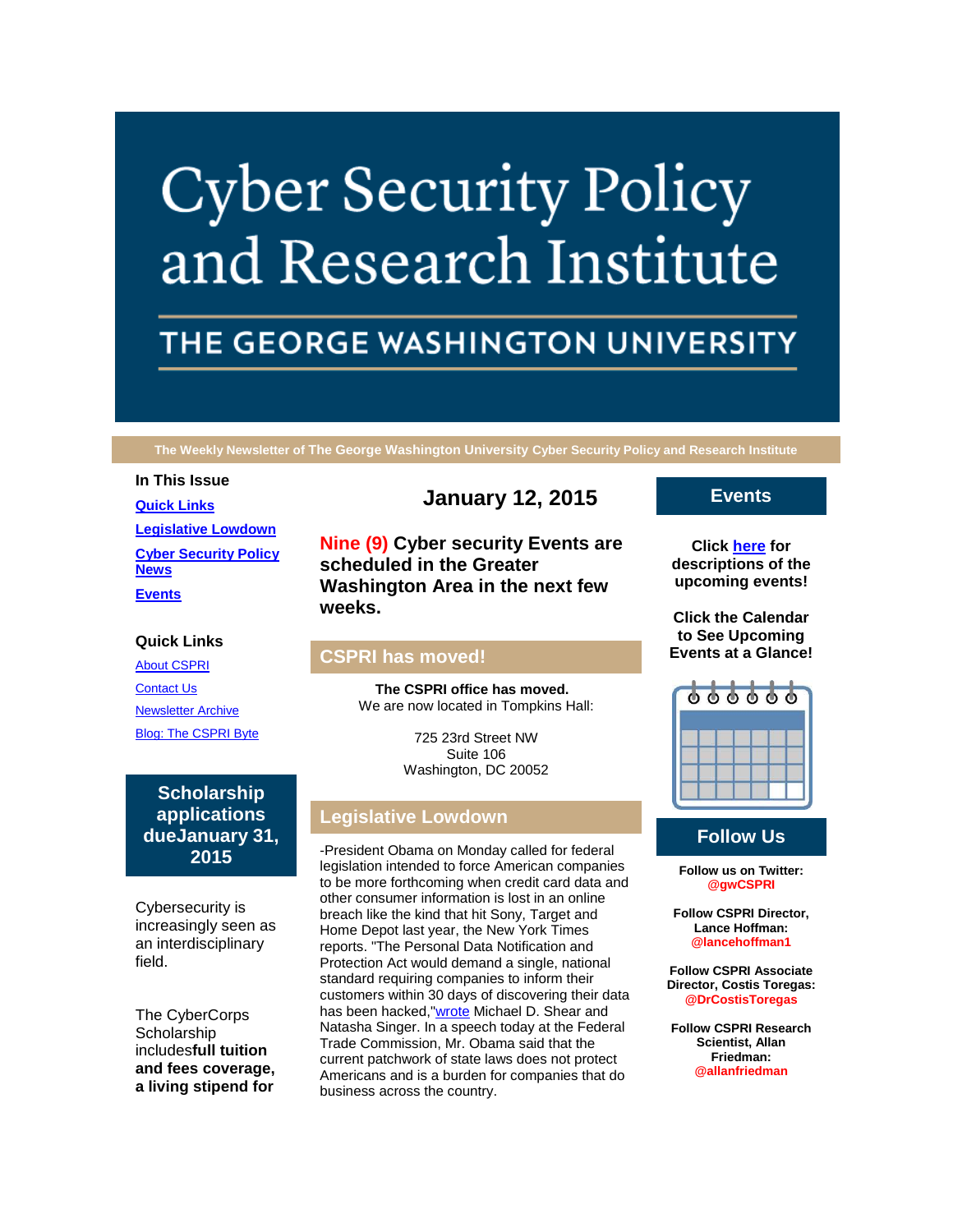**the academic year, a book allowance, and a professional development fund.**

For more information on the program, click **[here.](http://r20.rs6.net/tn.jsp?f=001ppj647aabBP_O-GL0G2QVHbXQZEayxKe15K68zL2jmWfS5WtcG2d75sahhO4FoC484OD71AIcVel2Jzdh_kqE9tENjPyLLraIQsOMBepT8MybZ4euvDGhTcrtrcZH8kgoLEkg-N4HGpHrRr6BC8UGVlLOYIk-QYh853c-S9qXNUkIYRaaT5fdu6WGaNeP9ob&c=&ch=)**

-Sen. Ron Wyden (D-Ore.) is reintroducing legislation that bars the government from requiring technology companies to build so-called "backdoor" security vulnerabilities into their devices to allow access to their data, according to The Hill. "Wyden first introduced the bill last December after FBI director James Comey criticized moves by some phone companies to encrypt devices to prevent anyone from accessing their data without permission, even law enforcement," [writes](http://r20.rs6.net/tn.jsp?f=001ppj647aabBP_O-GL0G2QVHbXQZEayxKe15K68zL2jmWfS5WtcG2d728tt7RbF3aK5rJ6ebx4nDYLKFdjS1xfiV3DoghReVYz8j2wfcJOCblfwj-Qi3JYY7S1FFKPdt4Id8Fp-ujOXTgrjhA9UaA21y0c08dP8sMrCI5DBozNdY52cxK8CLhtlhoJw2En2DB_LS4X8x5XPaeIYhl_NG8E6ZPQ-xpu9Z-p2YgGLgsIVpJc00yT-uMudCrbtAxE-ttrrhmWrvu8bkU85lqKXtMQgBkW2t4jfPPp&c=&ch=) Mario Trujillo. "A law already governs law enforcement's ability to tap landline phones, but it does not extend to data from mobile devices. The FBI has pressed for an update as mobile companies like Apple and Google build stronger encryption on their devices."

The Hill covers another measure introduced by Rep. Dutch Ruppersberger (D-Md.) last week that would make it easier for private companies to share information about possible hackers and lines of attack with each other and the government. "Backers say it's a critical step to ensure there are no blind spots on the country's networks," [reports](http://r20.rs6.net/tn.jsp?f=001ppj647aabBP_O-GL0G2QVHbXQZEayxKe15K68zL2jmWfS5WtcG2d728tt7RbF3aK1yBJCc85S7YfJHWRq-Vs2RRXGA0zXcKEQ9k3GMoUlEsM_b8bDm-elDHH7XVQnNstrQCrNmEK0Cm_FhxrOdmqSH6-MNM3kuvxCjoKr9NAcA65E_JDhhz85psJpHeetx3bF61BCiUENF1puZPMf9k7cP01Meu-JV9z89vvmnyOf-cBUFU7eytVVyhfY1l9DHzFak18ENIEtfo=&c=&ch=) Julian Hattem. "Privacy advocates, however, fear it would allow companies to send personal and identifying information about everyday users to the government, including agencies such as the NSA. Ruppersberger's bill has come up twice before in Congress, but failed to reach the finish line. President Obama has pledged to veto previous versions, on the grounds that it does not do enough to protect privacy."

#### **Cyber Security Policy News**

#### **Smart gadgets: a threat to privacy?**

-The head of the U.S. Federal Trade Commission said last week that the "internet of things" - the global mesh of Internet-connected devices from smart watches to net-aware appliances - presents "significant" privacy challenges for consumers. Edith Ramirez said a future full of smart gadgets that watch what we do posed a threat to privacy," [writes](http://r20.rs6.net/tn.jsp?f=001ppj647aabBP_O-GL0G2QVHbXQZEayxKe15K68zL2jmWfS5WtcG2d728tt7RbF3aKF79eYDRcVKm7WwWgKtqZt-7GulLGK1RI_zMTODlmr70KfN7fa3pfCkuZdTKGOWKSUsxh3l4T49c8gXf485hU6rSQxVv5a7r22i_Z2_a7rZNSQUpTsp4ybBpT8Va3u2Sn2IYRmQ6_HRc=&c=&ch=) the BBC, covering Ramirez's appearance and speech at last week's Consumer Electronics Show. "The collated data could create a false impression if given to employers, universities or companies, she said. Ms Ramirez urged tech firms to make sure gadgets gathered the minimum data needed to fulfill their function."

#### **The Internet of Things**

The Internet of Things also extends to devices that are fairly "dumb" in that they're extremely challenging to update with security fixes and frequently left unsecured. That fact is highlighted in a discovery posted last week by security journalist Brian Krebs, who learned that the

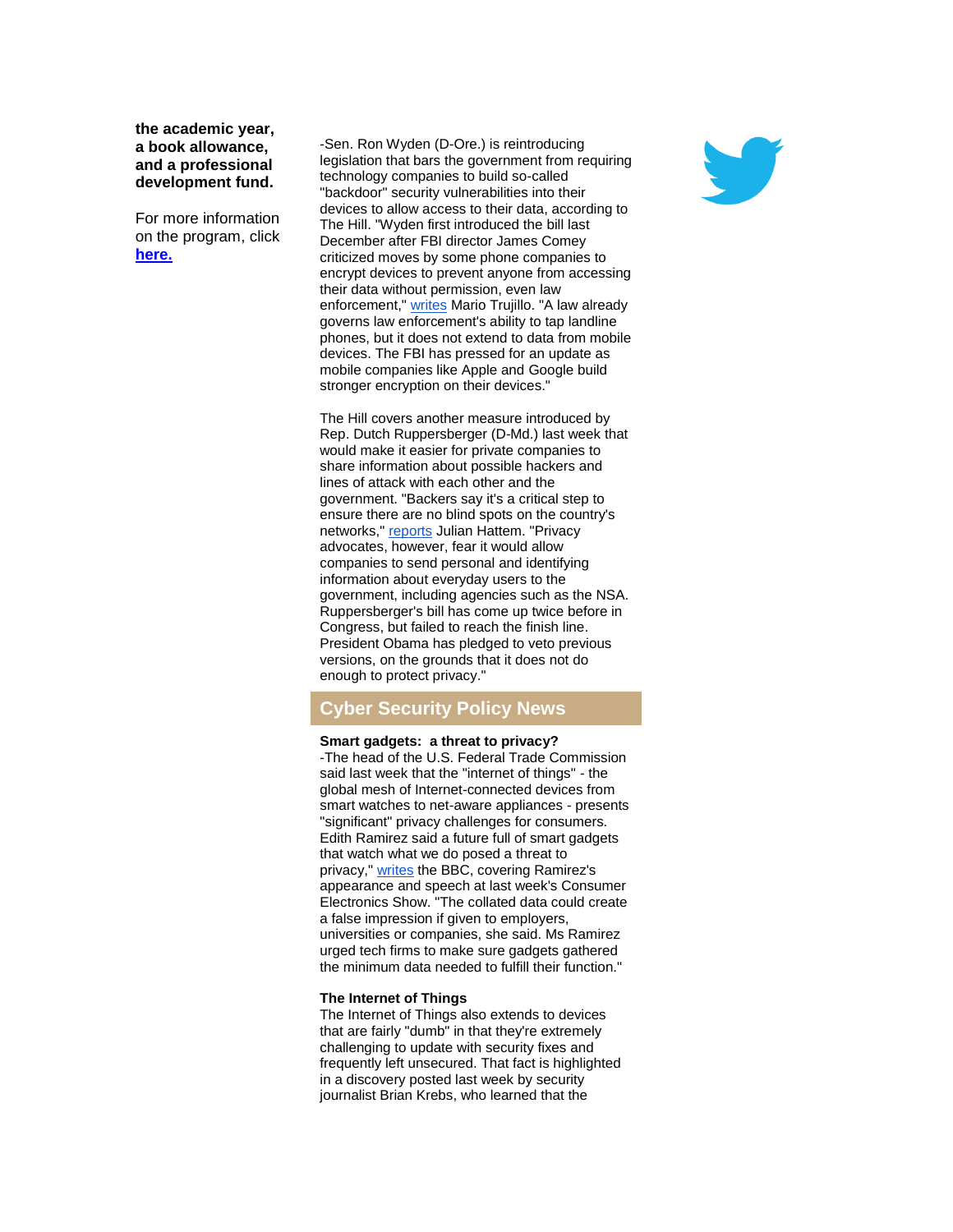attacks which knocked tens of millions of people off Sony and Microsoft's online gaming networks on Christmas Day were powered by a botnet built on top of hacked consumer-grade Internet routers. "In addition to turning the infected host into attack zombies, the malicious code uses the infected system to scan the Internet for additional devices that also allow access via factory default credentials, such as 'admin/admin,' or 'root/12345'", Krebs [writes](http://r20.rs6.net/tn.jsp?f=001ppj647aabBP_O-GL0G2QVHbXQZEayxKe15K68zL2jmWfS5WtcG2d728tt7RbF3aKQ1IuNWcgaWJIloaT-SoT6jYOwVj42mRvD_l6dP1xe8RMrDmWH-vwTQDJ_NeUtoKHePAmYLl8z1DOfJTJV9dtdU7vC5j3gRGEIFCrFwWOWiwipAG2wflxfpAxvl9RvBXVBVL6KOh8TXpxvZSb7CIgrq_Q4-J0J3EhWyUjosDJi1vLWSNDgu7A2knQENFmceDP&c=&ch=) of the malware used to build the attack machine. "In this way, each infected host is constantly trying to spread the infection to new home routers and other devices accepting incoming connections (via [telnet\)](http://r20.rs6.net/tn.jsp?f=001ppj647aabBP_O-GL0G2QVHbXQZEayxKe15K68zL2jmWfS5WtcG2d728tt7RbF3aK3jTEpHhfvXfgeSET1FmobyKyBSuZO6xhZjk0DzGnG4I-TX3c1G4cMZpUF4bHYHyBOGlriFiMyV2dy1Au15YNZ09p_OAvrW8f1pUFq6FLUqVHMYLXiIWF4MaR8e7wb9d-&c=&ch=) with default credentials," The botnet is not made entirely of home routers; some of the infected hosts appear to be commercial routers at universities and companies, and there are undoubtedly other devices involved. The preponderance of routers represented in the botnet probably has to do with the way that the botnet spreads and scans for new potential hosts."

#### **Stingrays Update**

-The Federal Bureau of Investigation is taking the position that court warrants are not required when deploying cell-site simulators in public places. Nicknamed "stingrays," the devices are decoy cell towers that capture locations and identities of mobile phone users and can intercept calls and texts, according to Ars Technica. "The FBI made its position known during private briefings with staff members of Senate Judiciary Committee Chairman Patrick Leahy (D-Vt.) and Sen. Chuck Grassley (R-Iowa)," [writes](http://r20.rs6.net/tn.jsp?f=001ppj647aabBP_O-GL0G2QVHbXQZEayxKe15K68zL2jmWfS5WtcG2d728tt7RbF3aKM3DfboEjkVzB-DGoU8VBv6RQSQUZOvCuna_hpf3HyQlIjsE03iBPUamk580DtiHrX9E62aCkOVEZVFIVOnZf9CitA9eCNpybBxsX2HbTv3meQWdJCiy7NivhsTZTpJwUhSCFqB26PNsg2vgM35QZkTsXf2cFnTlZhd0E_g18SoZoveU4COCdeCHySc1LidobXkEHrPoDJA4UJNy2nRRc8UMQ-vrBn4AV1JJUlc7wYVIrnzRsU7lG-w==&c=&ch=) David Kravets. "In response, the two lawmakers wrote Attorney General Eric Holder and Homeland Security chief Jeh Johnson, maintaining they were 'concerned about whether the FBI and other law enforcement agencies have adequately considered the privacy interests' of Americans."

That position comes amid disclosures that the FBI is giving the National Security Agency a run for its money in terms of the law enforcement agency's desire for more powerful surveillance capabilities, The New York Times reports. "In 2008, according to the report, the F.B.I. assumed the power to review email accounts the N.S.A. wanted to collect through the 'Prism' system, which collects emails of foreigners from providers like Yahoo and Google," [writesC](http://r20.rs6.net/tn.jsp?f=001ppj647aabBP_O-GL0G2QVHbXQZEayxKe15K68zL2jmWfS5WtcG2d728tt7RbF3aK6tiPrvdgQsmtgEbtJi9Z9gD7JwA_GIq-y4vT7L6ae9Ay7abdMyZvHfGIVQRqPKgildrzmnxoMEu4fOiua27tW9F_e5dcxsGF4pg7HnlSCwg1mTBcRJY8ZG9z-uR1Ay4FNFmRfoiyGxYKEDymnPd6C___pyg1pzWS6R4LBXLtPuDCwIIIJqIpyuS2q1cDlSYYgMVuXGCXKiL7JF2mJx2GU53Cl4dOjA1BtL4H6jr-4q1MesKKDnQiwQ==&c=&ch=)harlie Savage. "The bureau's top lawyer, Valerie E. Caproni, who is now a Federal District Court judge, developed procedures to make sure no such accounts belonged to Americans. Then, in October 2009, the F.B.I. started retaining copies of unprocessed communications gathered without a warrant to analyze for its own purposes. And in April 2012, the bureau began nominating new email accounts